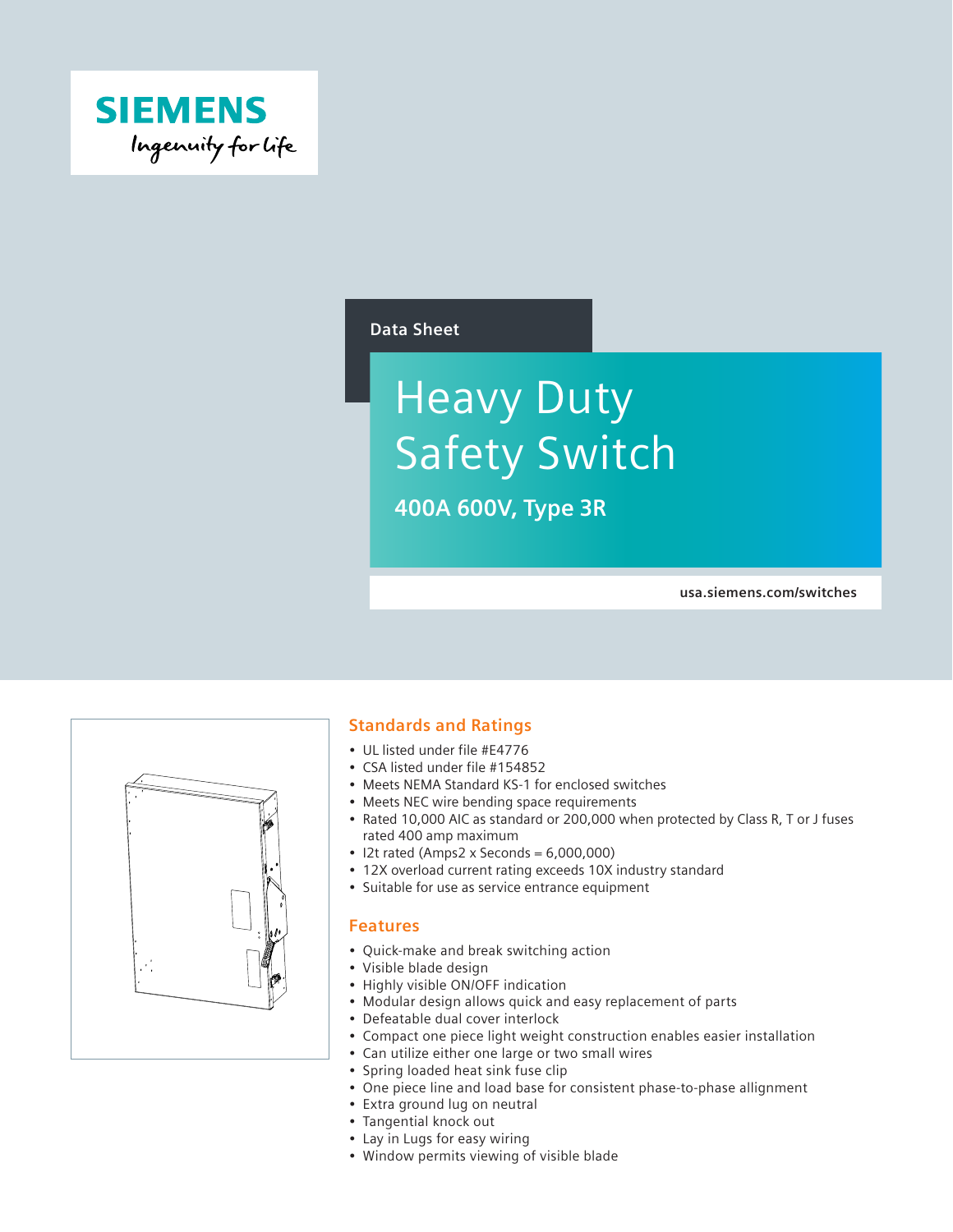# Product Specifications

# **Heavy Duty 400A 600V, Type 3R (Fusible)**

## **General Information**

| <b>Catalog Number</b> | <b>Description</b>                                             | Shipping Weight |
|-----------------------|----------------------------------------------------------------|-----------------|
| <b>HF365RA</b>        | Heavy Duty Fused 3 Pole 600V 400A Type 3R, Outdoor             | 93              |
| HF365NRA              | Heavy Duty Fused 3 Pole 600V 400A Neutral Type 3R, Outdoor     | 94.6            |
| HNF365RA              | Heavy Duty Non-Fused 3 Pole 600V 400A Type 3R, Outdoor         | 75              |
| HFC365NRA             | CSA Heavy Duty Fused 3 Pole 600V 400A Neutral Type 3R, Outdoor | 94.6            |

#### **Maximum Horsepower Ratings**

| <b>Catalog Number</b> | 1 Phase.<br><b>240V AC</b> | 3 Phase,<br><b>240V AC</b> | Phase,<br><b>480V AC</b> | 3 Phase,<br><b>480V AC</b> | 1 Phase,<br><b>600V AC</b> | 3 Phase,<br><b>600V AC</b> | <b>250V DC</b> | <b>600V DC</b> |
|-----------------------|----------------------------|----------------------------|--------------------------|----------------------------|----------------------------|----------------------------|----------------|----------------|
| <b>HF365RA</b>        |                            | 125                        |                          | 250                        |                            | 350                        | 50             | 50             |
| HF365NRA              |                            | 125                        |                          | 250                        |                            | 350                        | 50             | 50             |
| <b>HNF365RA</b>       |                            | 125                        |                          | 250                        |                            | 350                        | 50             | 50             |
| HFC365NRA             |                            | 125                        | __                       | 250                        |                            | 350                        | 50             | 50             |

### **Accessories & Hub Kits**

| <b>Catalog Number</b> | <b>Description</b>                  |
|-----------------------|-------------------------------------|
| HA161234              | Aux. Switch (1NO - 1NC)             |
| HA261234              | Aux. Switch (2NO - 2NC)             |
| HA361234              | Low Voltage Aux. SW. (1NO - 1NC)    |
| <b>HN656A</b>         | <b>Neutral</b>                      |
| <b>HN656A</b>         | 200% Neutral                        |
| <b>HG656A</b>         | <b>Ground Lug</b>                   |
| <b>HG2656A</b>        | <b>Isolated Ground</b>              |
| <b>HR65A</b>          | <b>R Fuse (400A)</b>                |
| <b>HT65A</b>          | T Fuse (400A, 600V)                 |
| HCM65A                | Field Replacement Kit (400A, fused) |
| <b>HVGK</b>           | <b>Hub Gasket Kit</b>               |
| <b>ECHV250</b>        | 2.50" Type "HV" Outdoor Hub         |
| <b>ECHV300</b>        | 3.00" Type "HV" Outdoor Hub         |
| <b>ECHV350</b>        | 3.50" Type "HV" Outdoor Hub         |
| HCU656A               | Copper Lug Kit <sup>1</sup>         |
| <b>ECHV400</b>        | 4.00" Type "HV" Outdoor Hub         |

## **Replacement Parts**

| <b>Catalog Number</b>          | <b>Description</b>            |
|--------------------------------|-------------------------------|
| HFB65A                         | Line Base Fused 400A          |
| HBB65A                         | Load Base Fused 400A          |
| <b>HL656A</b>                  | Lug Cap Kit (AL) 400-600A     |
| <b>HM656A</b>                  | Mechanism 400A-600A           |
| <b>HH656A</b>                  | Handle/Handle Guard 400A-600A |
| <b>Catalog Number + "DOOR"</b> | Door                          |

### **Mechanical Lug Wire Ranges**

| <b>Description</b>                | <b>Wire Range with Wire Bending</b><br>Space per NEC <sup>®</sup> requirements | Lug Wire Range                                        |
|-----------------------------------|--------------------------------------------------------------------------------|-------------------------------------------------------|
| Line and Load Terminals (Fusible) | (1) 1/0 AWG - 600 kcmil or<br>(1) 1/0 AWG - 500 kcmil                          | (1) 1/0 AWG - 750 kcmil or<br>(2) 1/0 AWG - 500 kcmil |
| <b>Description</b>                | <b>Wire Range</b>                                                              |                                                       |
| 100% Neutral                      | (1) 1/0 - 600 kcmil or (1) 6 - 300 kcmil                                       |                                                       |
| 200% Neutral                      | (2) 1/0 - 600 kcmil or (2) 6 - 300 kcmil                                       |                                                       |
| <b>Equipment Ground</b>           | $(2)$ 14 - 2/0 AWG                                                             |                                                       |

a Purchase field replacement kit along with lugs. (See Speedfax pg. 4-20)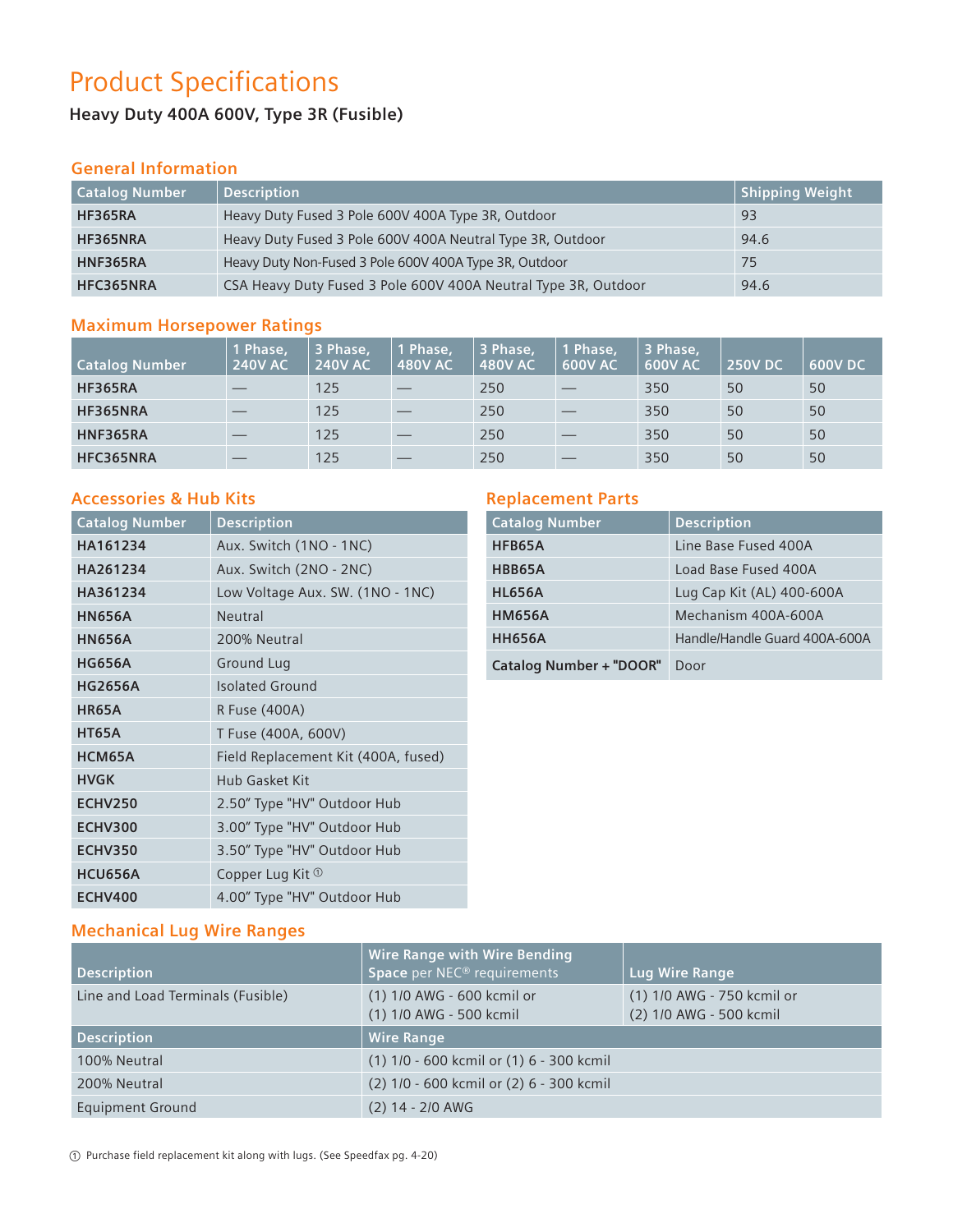# Dimension Drawings

**Heavy Duty 400A 600V, Type 3R (Fusible)**